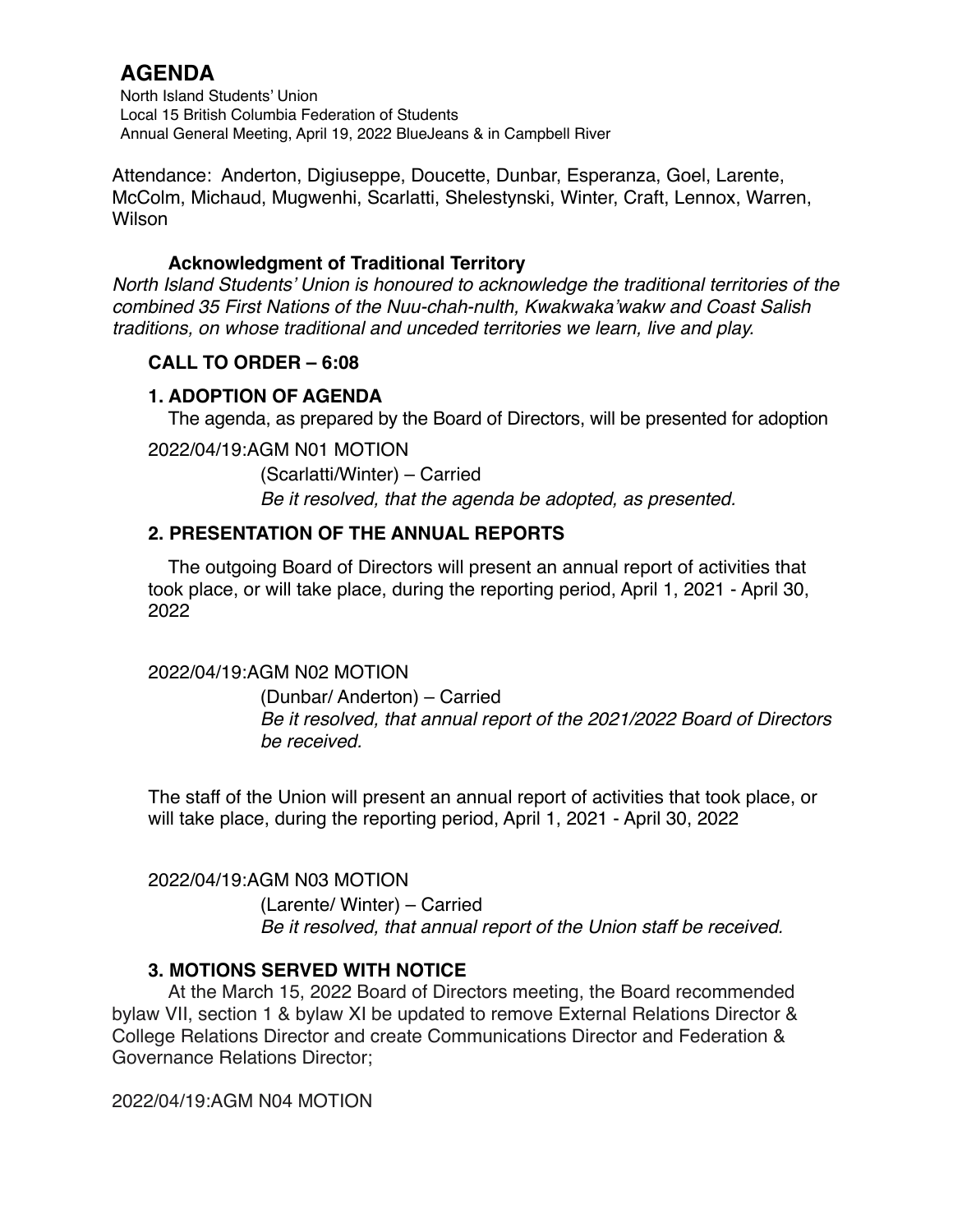North Island Students' Union Local 15 British Columbia Federation of Students Annual General Meeting, April 19, 2022 BlueJeans & in Campbell River

(Anderton/Michaud) — Carried

*Be it resolved that bylaws VII & XI see External Relations Director & College Relations Director struck. Further, be it resolved Communications Director and Federation & Governance Relations Director be created as follows;*

#### *Director of Communications*

- *a. be responsible for keeping the Board of Directors informed of issues arising off & on campus which pertain to the activities of the Students' Union;*
- *b. be responsible for keeping the Board of Directors informed of all issues arising within the College which pertain to the activities of the Students' Union or the well-being of students; c. jointly, with other members of the Board of Directors and staff, articulate the Students' Union's policies and positions on various issues to members, college committees, coalition partners, other organisations, government representatives and the media;*

*d. act as a liaison between the Students' Union, the college and external organisations; e. oversee and help coordinate the campaigns work of Students' Union;* 

*f. support and contribute to the Students' Union Ready Education app, Discord space, social media channels and website;* 

*g. ensure that the Students' Union's positions are articulated to the College's Education Council, Board of Governors, senior leadership team, and appropriate sub-committees thereof; h. perform other such duties as may be assigned by the Board of Directors.* 

#### *Director of Federation & Governance Relations*

- *a. shall fulfil the role of Local 15 Members' Representative on the Executive Committee of the BC Federation of Students and shall;*
- *b. work with staff to write the Federation Executive Committee Local Report;*
- *c. attend all Executive Committee Meetings;*
- *d. attend all Federation General Meetings;*

*e. regularly report to the Board of Directors about the services, campaigns and internal affairs of the Federation; and,* 

*f. ensure that all reports and other materials from each Federation Executive Committee meeting, and each Federation general meeting are made available to the Board of Directors. g. ensure that the Board of Directors is appropriately informed of academic governance and post-secondary education governance issues occurring provincially, nationally, and globally that could affect the education delivered at the College* 

*h. assist with coordination of student representatives on all College committees; i. perform other such duties as may be assigned by the Board of Directors.* 

The Board recommends the position named in bylaw VII & XI be updated from Connections & Events Director to Community Director

2022/04/19: AGM N05 MOTION

(Michaud/Esperanza) — Carried

*Be it resolved that bylaws VII &XI see reference to Connections & Events Director struck and Community Director used instead*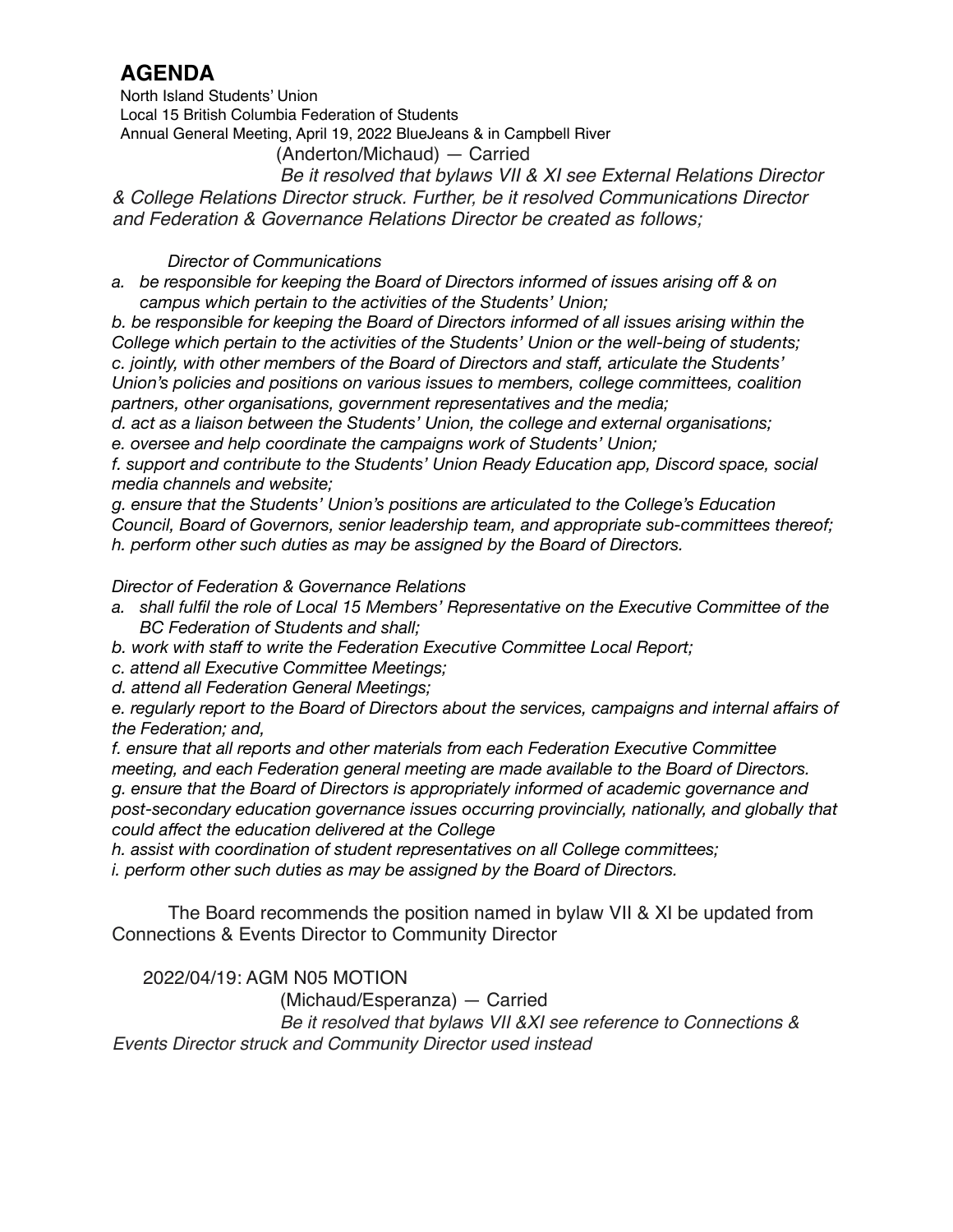North Island Students' Union Local 15 British Columbia Federation of Students Annual General Meeting, April 19, 2022 BlueJeans & in Campbell River

At the March 15, 2022 Board of Directors meeting, the Board recommended the Union Representative Remuneration policy see the addition of a flat rate to attend day long conferences & general meetings of the Union

 2022/04/19: AGM N06 MOTION (Larente/ Winter) — Carried *Be it resolved that Union Representatives who attend day long conferences are eligible for \$100 flat rate per full day & that general meetings of the Union see \$50.* 

At the March 15, 2022 Board of Directors meeting, the Board recommended the Board Stipend policy see allowable hours increase from ten (10) hours per month to twenty (20), to support increased engagement from Board Directors. Further, to support the direction of Consumer Price Index increase, the base wage move from \$20/hr to \$21/hr Further, to support the additional time of the Chairpersons, \$15 flat rate be made available to whom Chairs a regular business meeting of the Union

### 2022/04/19: AGM N07 MOTION

(Anderton/Esperanza) — Carried

*Be it resolved that Board Stipend policy see maximum hours increase to 20 hours per month. Further, be it resolved, that base wage for the 2022-2023 year be \$21/hr. Be it further resolved, the Chairperson be eligible for \$15 to Chair a regular Union business meeting.* 

## **4. ELECTION OF THE BOARD OF DIRECTORS**

Elections for the 2022/2023 Board of Directors, term May 1, 2022 - April 30, 2023 shall be open

- 4.1 Election of Accessibility & Equity Director
- 4.2 Election of Community Director
- 4.3 Election of Communications Director
- 4.4 Election of Federation & Governance Relations Director
- 4.5 Election of Internal Relations Director
- 4.6 Election of Services Director

## **4.7 RATIFICATION OF THE BOARD OF DIRECTORS**

2022/04/19: AGM N08 MOTION

(Anderton/ Shelestynski ) - Carried

*Be it resolved that the following members be ratified as elected to the Board of Directors, in the positions so noted:*

*Nicholas Anderton - Accessibility & Equity Director Alfie Esperanza - Community Director*